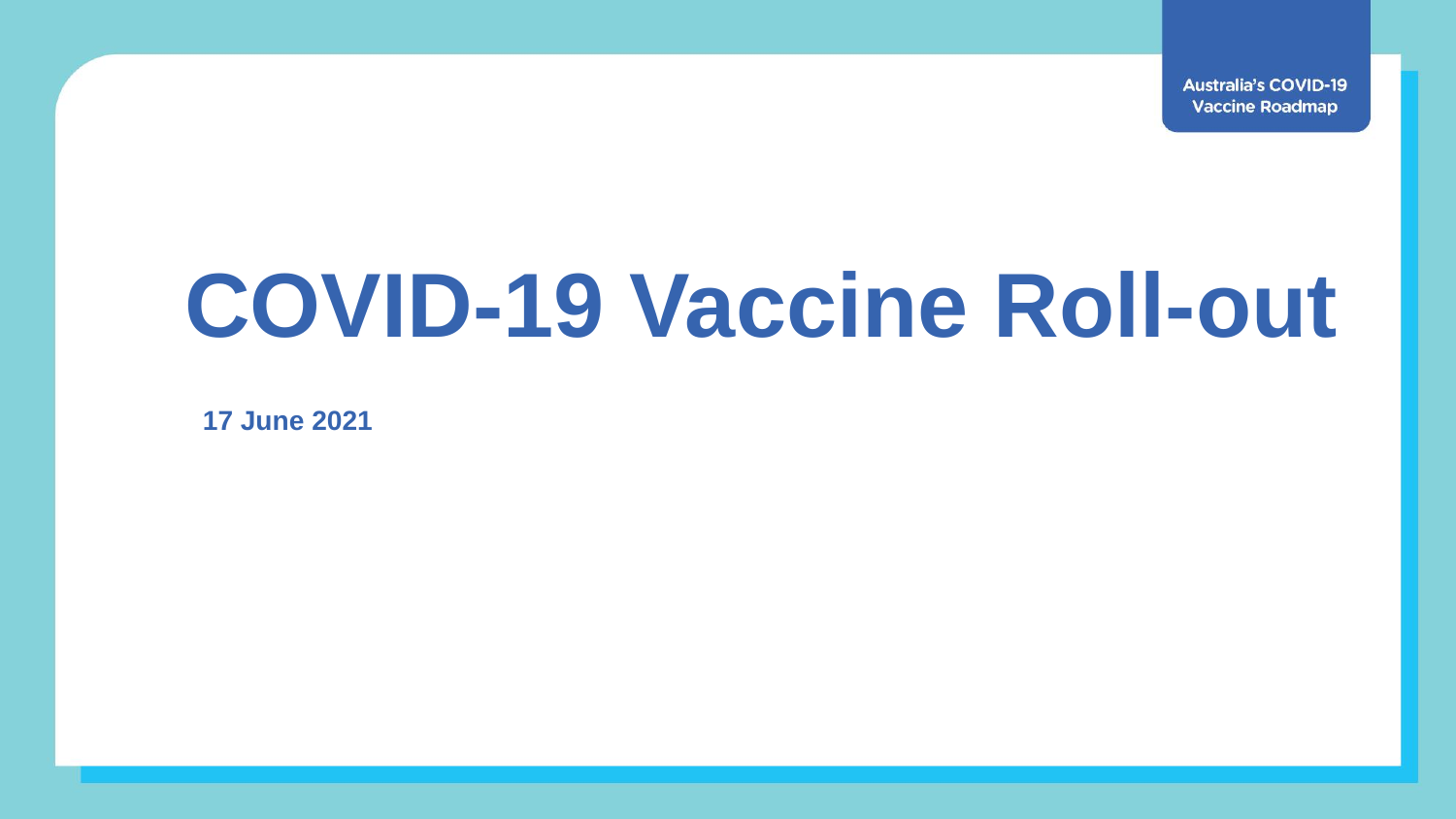**Australia's COVID-19 Vaccine Roadmap** 

## **Total vaccine doses**

**Data as at: 16 Jun 2021**





\* Source: Australian Immunisation Register and self reported data. Numbers are calculated as differences in daily cumulative reported numbers to allow for historical corrections in all self-reported data sources. **# Reduction in aged care numbers due to data reconciliation.**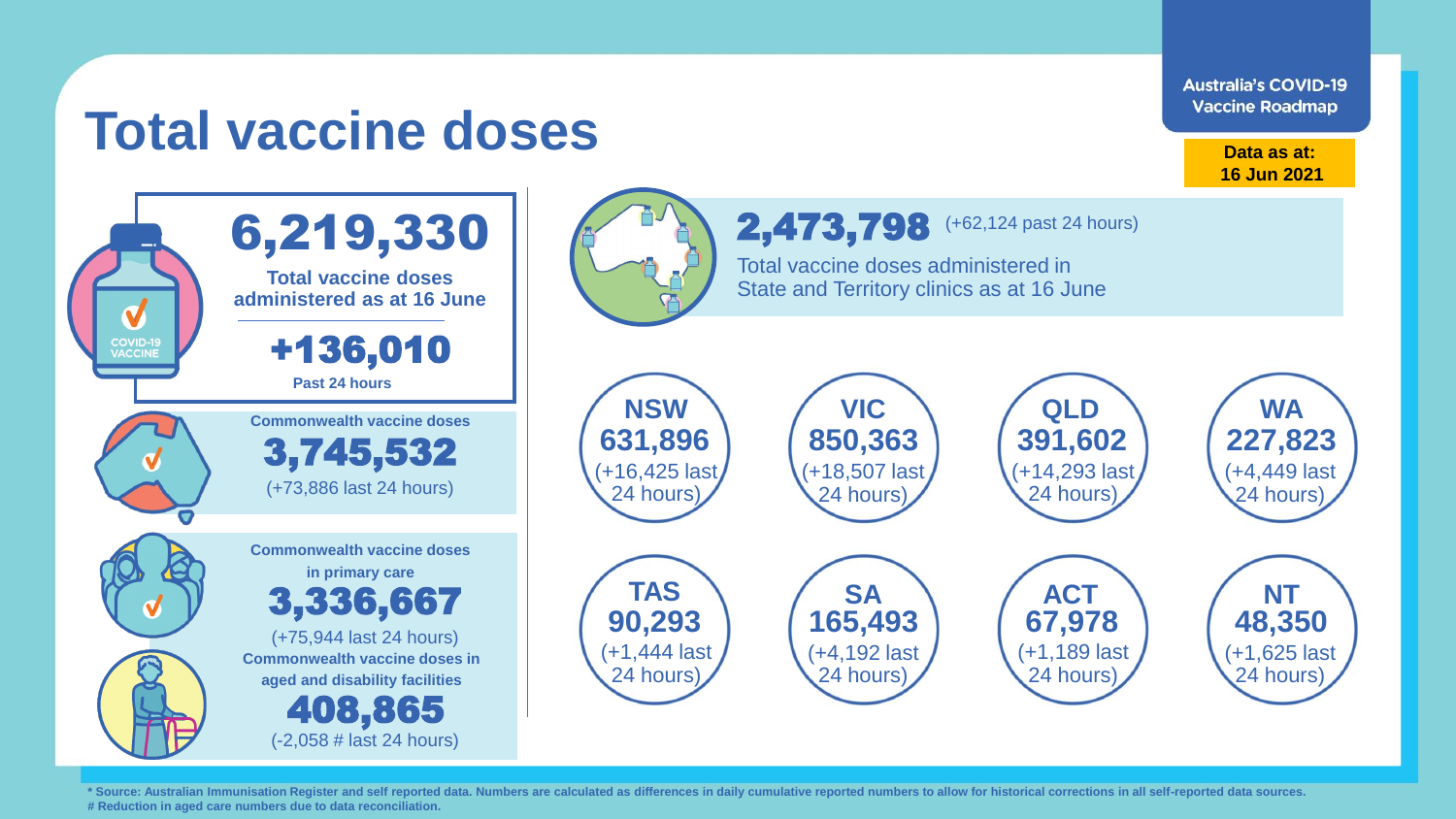

Source: Department of Health Data as at 16 June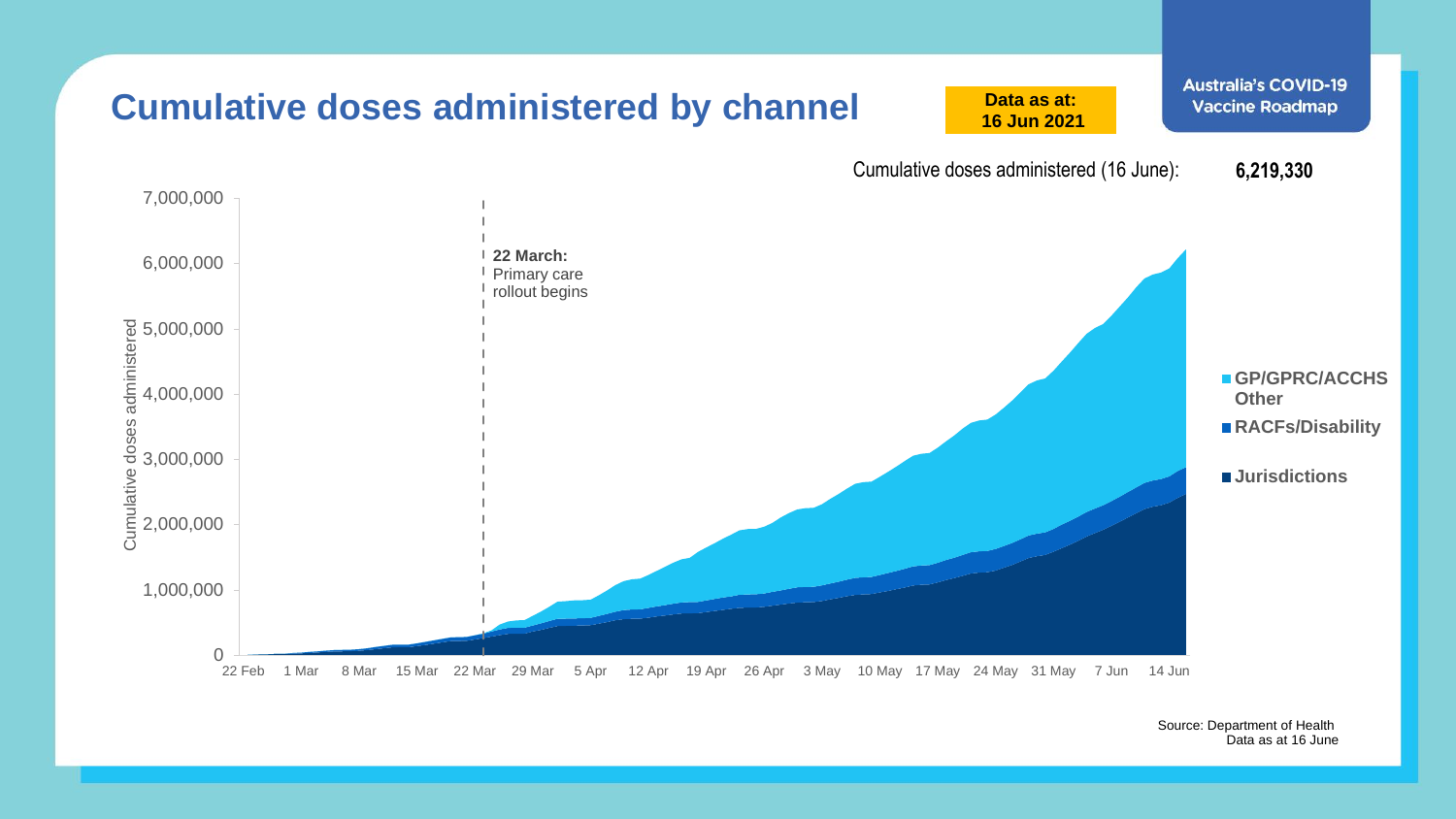## **International comparisons at equivalent stages of rollout (Day 114)**

**Data as at: 16 Jun 2021** **Australia's COVID-19 Vaccine Roadmap** 

Cumulative doses administered (16 Jun): **6,219,330**

The x-axis is truncated at the length of Australia's vaccination program. Countries with intermittent reporting have had their doses per 100 imputed to Australia's current stage of rollout. Israel excluded as it is beyond scale of the graph.



Source: Department of Health (Australia), Our World in Data (international) Latest data: 16 June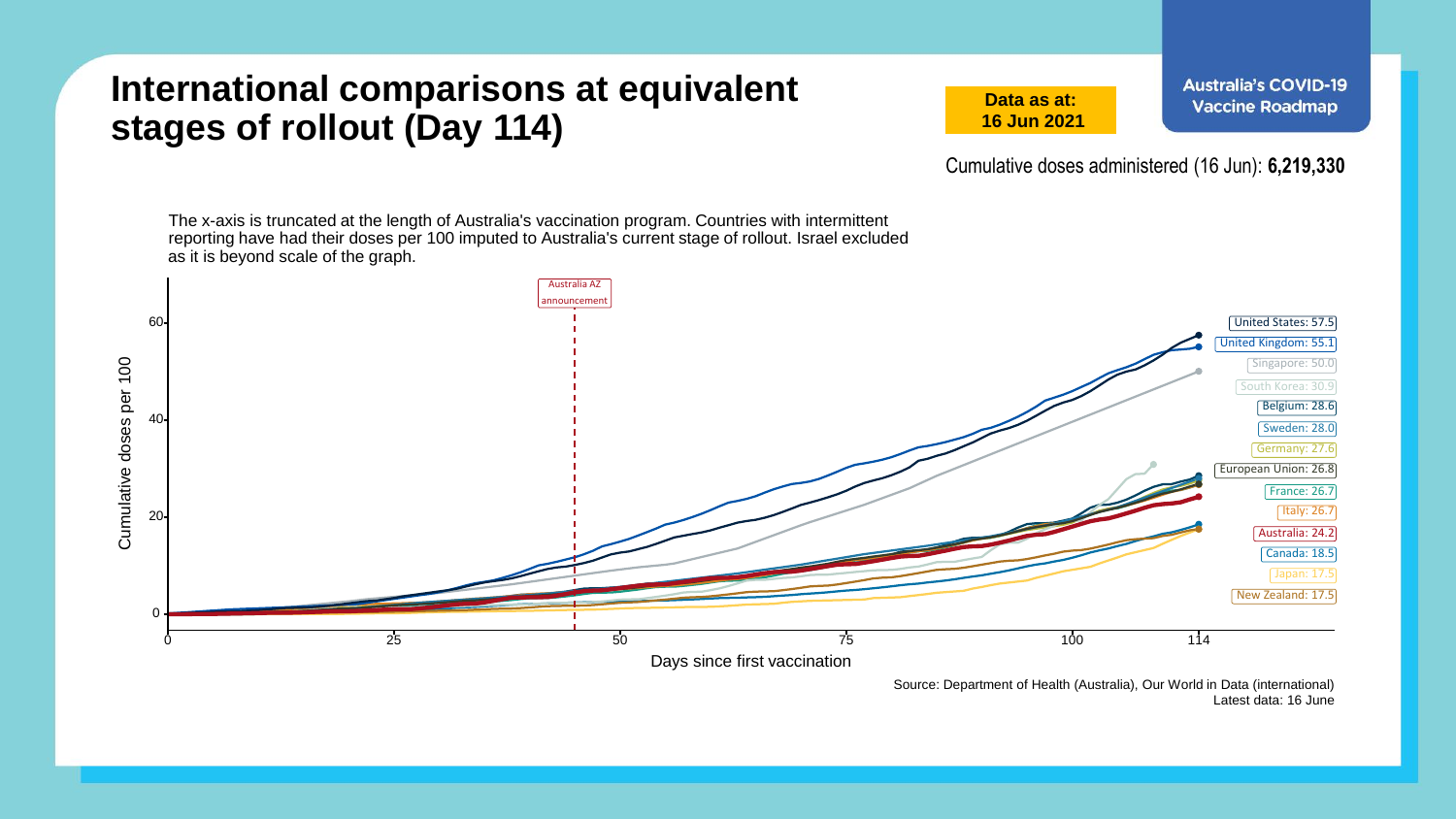## **Commonwealth aged care doses administered**

**Data as at: Data as at: 18 Apr 2021 16 Jun 2021**